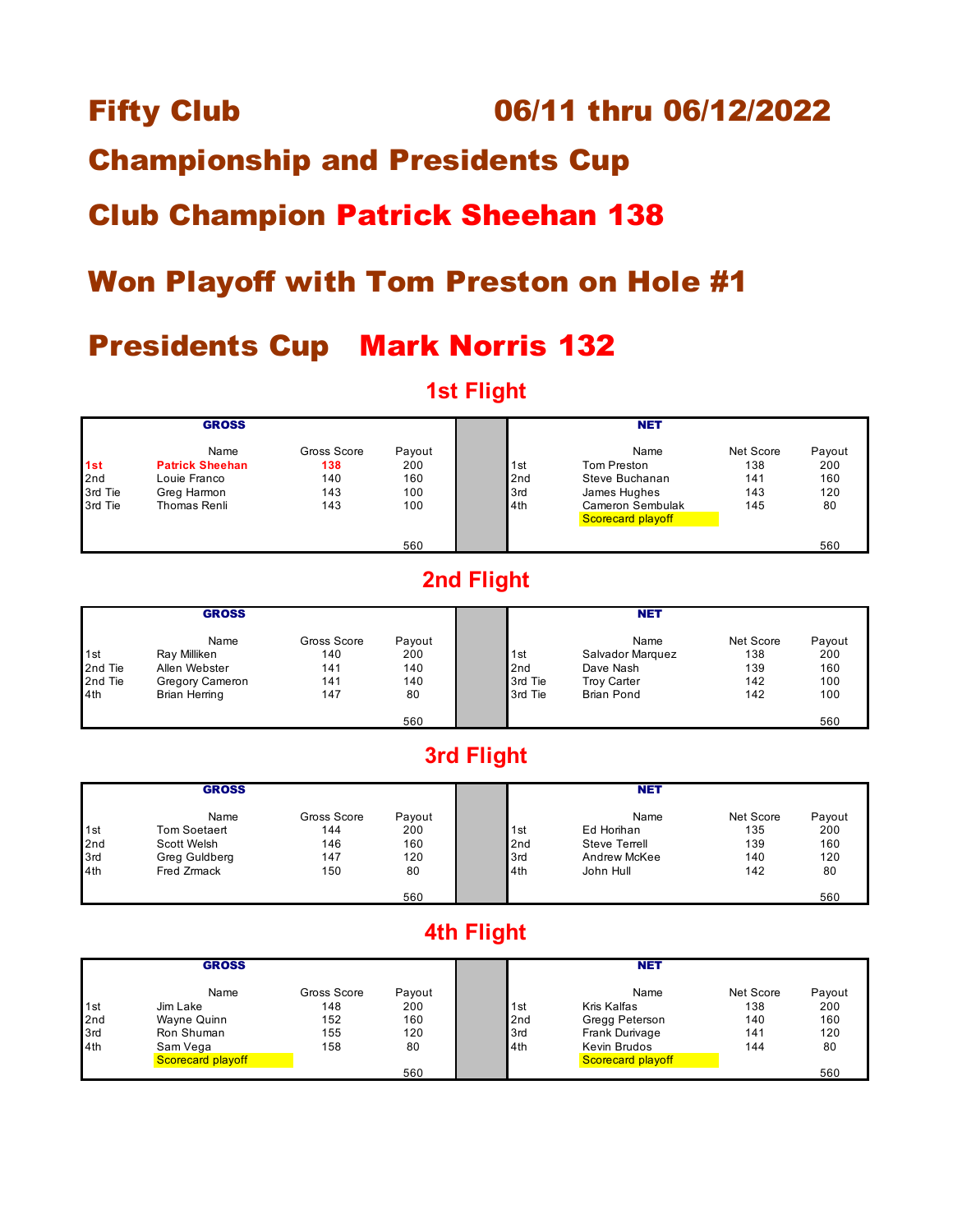### **5th Flight**

|                 | <b>GROSS</b>           |             |        |                 | <b>NET</b>      |           |        |
|-----------------|------------------------|-------------|--------|-----------------|-----------------|-----------|--------|
|                 | Name                   | Gross Score | Payout |                 | Name            | Net Score | Payout |
| 1st             | Mike Blemaster         | 156         | 200    | 1st             | Kurk Moody      | 137       | 200    |
| 2 <sub>nd</sub> | <b>Rueben Martinez</b> | 157         | 160    | 2 <sub>nd</sub> | Erle Gilbertson | 138       | 160    |
| 3rd             | <b>Todd Erickson</b>   | 162         | 120    | 3rd Tie         | Greg Salz       | 141       | 100    |
| 4th             | Ron Warring            | 164         | 80     | 3rd Tie         | Dan Acedo       | 141       | 100    |
|                 |                        |             | 560    |                 |                 |           | 560    |

# **6th Flight**

|     | <b>GROSS</b> |             |        |     | <b>NET</b>          |           |        |  |
|-----|--------------|-------------|--------|-----|---------------------|-----------|--------|--|
|     | Name         | Gross Score | Payout |     | Name                | Net Score | Payout |  |
| 1st | Jon Essling  | 162         | 200    | 1st | Rob Bottcher        | 139       | 200    |  |
| 2nd | Tony Romero  | 166         | 160    | 2nd | <b>Curt Kaminer</b> | 142       | 160    |  |
| 3rd | Jim Snyder   | 168         | 120    | 3rd | Jack Casey          | 143       | 120    |  |
| 4th | Dave Niles   | 169         | 80     | 4th | Jerry Woodward      | 144       | 80     |  |
|     |              |             |        |     | Scorecard playoff   |           |        |  |
|     |              |             | 560    |     |                     |           | 560    |  |

### **7th Flight**

|     | <b>GROSS</b>        |             |        |     | <b>NET</b>           |           |        |
|-----|---------------------|-------------|--------|-----|----------------------|-----------|--------|
|     | Name                | Gross Score | Payout |     | Name                 | Net Score | Payout |
| 1st | Paul DeCicco        | 167         | 200    | 1st | <b>Mark Norris</b>   | 132       | 200    |
| 2nd | Steve Lostumo       | 170         | 160    | 2nd | Dutch Hoffman        | 135       | 160    |
| 3rd | <b>Todd Huston</b>  | 174         | 120    | 3rd | <b>Robert Wyatt</b>  | 137       | 120    |
| 4th | <b>Kurt Popkins</b> | 176         | 80     | 4th | <b>Terry Barwald</b> | 142       | 80     |
|     |                     |             | 560    |     |                      |           | 560    |

# **Day 1 Skins**

|          | <b>GROSS</b>     |             |        |          | <b>NET</b>              |           |        |
|----------|------------------|-------------|--------|----------|-------------------------|-----------|--------|
|          | \$1,570          |             |        |          | \$1,570                 |           |        |
| Hole $#$ |                  | Gross Score | Payout | Hole $#$ |                         | Net Score | Payout |
| っ        | Jim Like         | っ           | 393    | 2        | Jim Lake                |           | 262    |
| 5        | Spence Briggs    | 3           | 393    |          | Jon Essling             |           | 262    |
| 13       | Jon Parvin       | 3           | 392    |          | <b>Kurt Popkins</b>     |           | 262    |
| 18       | Cameron Sembulak | 3           | 392    | 9        | Frank Durivage          | 3         | 262    |
|          |                  |             |        | 16       | Mike Griffin            | 2         | 262    |
|          |                  |             |        | 17       | <b>Tommy Rutherford</b> |           | 261    |
|          | Total            |             | 1,570  |          | Total                   |           | 1,570  |